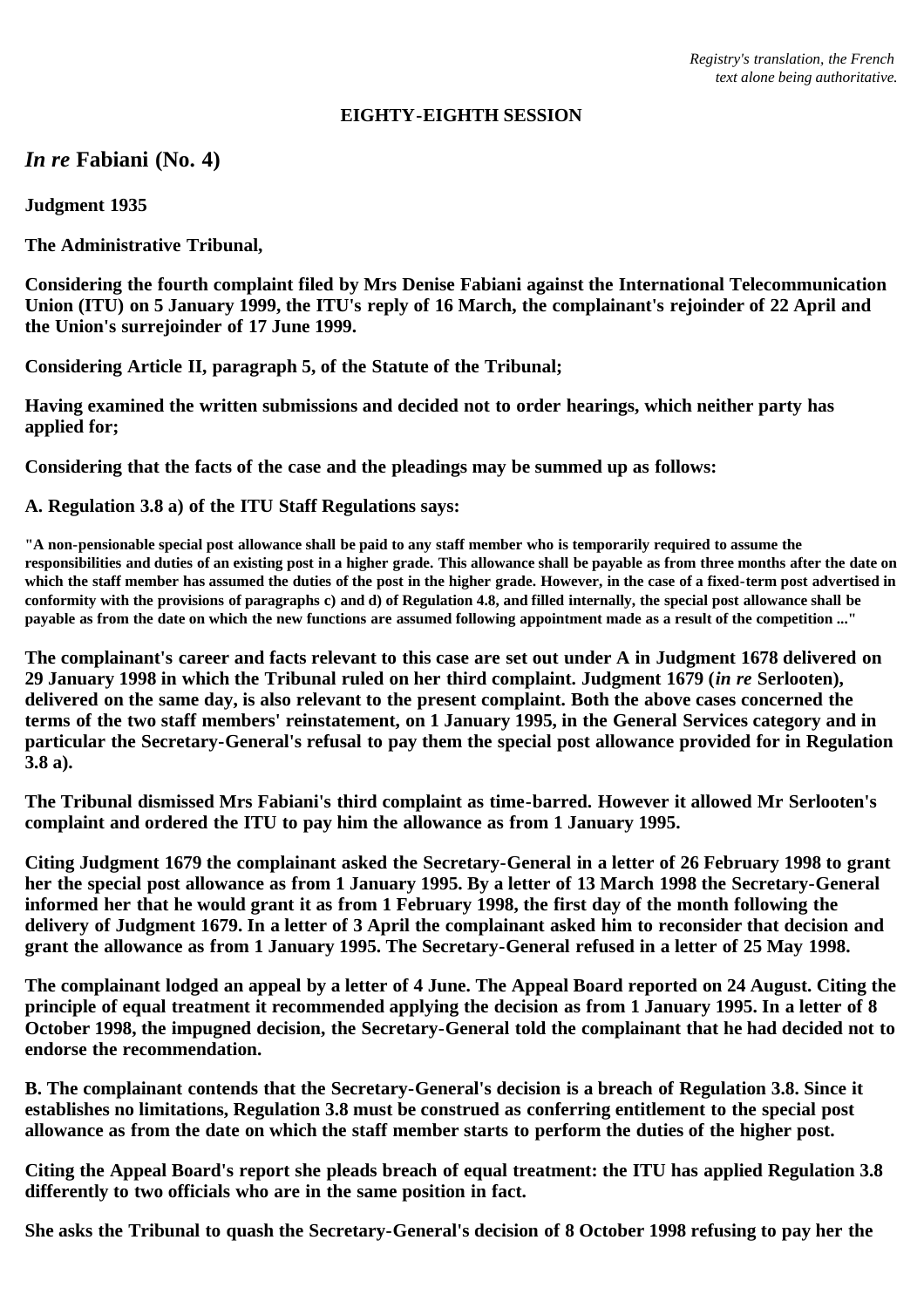**special post allowance for the period from 1 January 1995 to 31 January 1998 and to order the ITU to pay her the allowance as from 1 January 1995. She claims 4,000 Swiss francs in interest on payments due and moral damages, and an award of 5,000 francs in costs.**

**C. In its reply the ITU explains that it awarded the complainant a special post allowance only as from 1 February 1998 in order to comply with the limits imposed by the principle that a judgment carries the authority of** *res judicata* **only for the parties to the dispute.**

**Had the Tribunal wanted her to benefit from the application of Judgment 1679 it could have joined her third complaint to that of Mr Serlooten and thus averted objection to the receivability of her complaint. To allow her present complaint would amount to devoiding Judgement 1678 of its substance and "impairing" the principles of the certainty and stability of the parties' position in law".**

**D. In her rejoinder the complainant observes that the ITU confines itself to giving explanations that have no bearing on the complaint.**

**The ITU's practice having been found unlawful by the Tribunal, it cannot be deemed lawful for the period from 1 January 1995 to 31 January 1998.**

**The ITU having acknowledged that the case law established in Judgment 1679 applies to other staff members in like situations, its arguments that this judgment carries the authority of** *res judicata* **only on the parties to the dispute are immaterial.**

**E. In its surrejoinder the ITU maintains that the arguments put forward in its reply are relevant since they enable the scope of Judgment 1679 to be defined. The ITU is under no obligation to apply that judgment to the complainant in a strictly identical manner.**

## **CONSIDERATIONS**

**1. The material facts are set out in Judgment 1678, to which the Tribunal refers.**

**2. In the present complaint, the complainant requests the setting aside of the decision taken by the Secretary-General of the ITU on 8 October 1998, by which he refused her the payment of a special post allowance from 1 January 1995 to 31 January 1998.**

**She seeks the payment of this allowance from 1 January 1995 under Regulation 3.8 of the Staff Regulations, the granting of 4,000 Swiss francs in interest on payments due and moral damages and 5,000 francs in costs.**

**3. The ITU contends that allowing the present complaint would amount to: devoiding Judgment 1678 of its content and meaning; "challenging the principles of the certainty and stability of the parties' position in law"; and** *de facto* **surreptitiously reviewing the above judgment.**

**The ITU therefore asserts that the complaint is irreceivable on the grounds that it takes up once again a case which has already been resolved and challenges the authority of** *res judicata***.**

**4. In Judgment 1216 (***in re* **Saunoi No. 6), the Tribunal indicated that, in order to sustain an objection to** *res judicata***, the parties, the purpose of the suit and the cause of action must be the same as in the earlier case.**

**5. In the present case, the complainant had already lodged a previous complaint with the Tribunal seeking the quashing of the decision by the Secretary-General of the ITU, by which he refused her the payment, from 1 January 1995, of the special post allowance provided for under Regulation 3.8 of the Staff Regulations. This complaint was dismissed in Judgment 1678 and the complainant can no longer challenge the administrative decision to refuse her the above allowance, which has become final.**

**6. With regard to Judgment 1679, on which she bases her claims, the Tribunal holds that she cannot invoke in support of her pleas the authority of** *res judicata* **in a judgment to which she was neither party nor intervener.**

**7. It follows that the complaint must fail.**